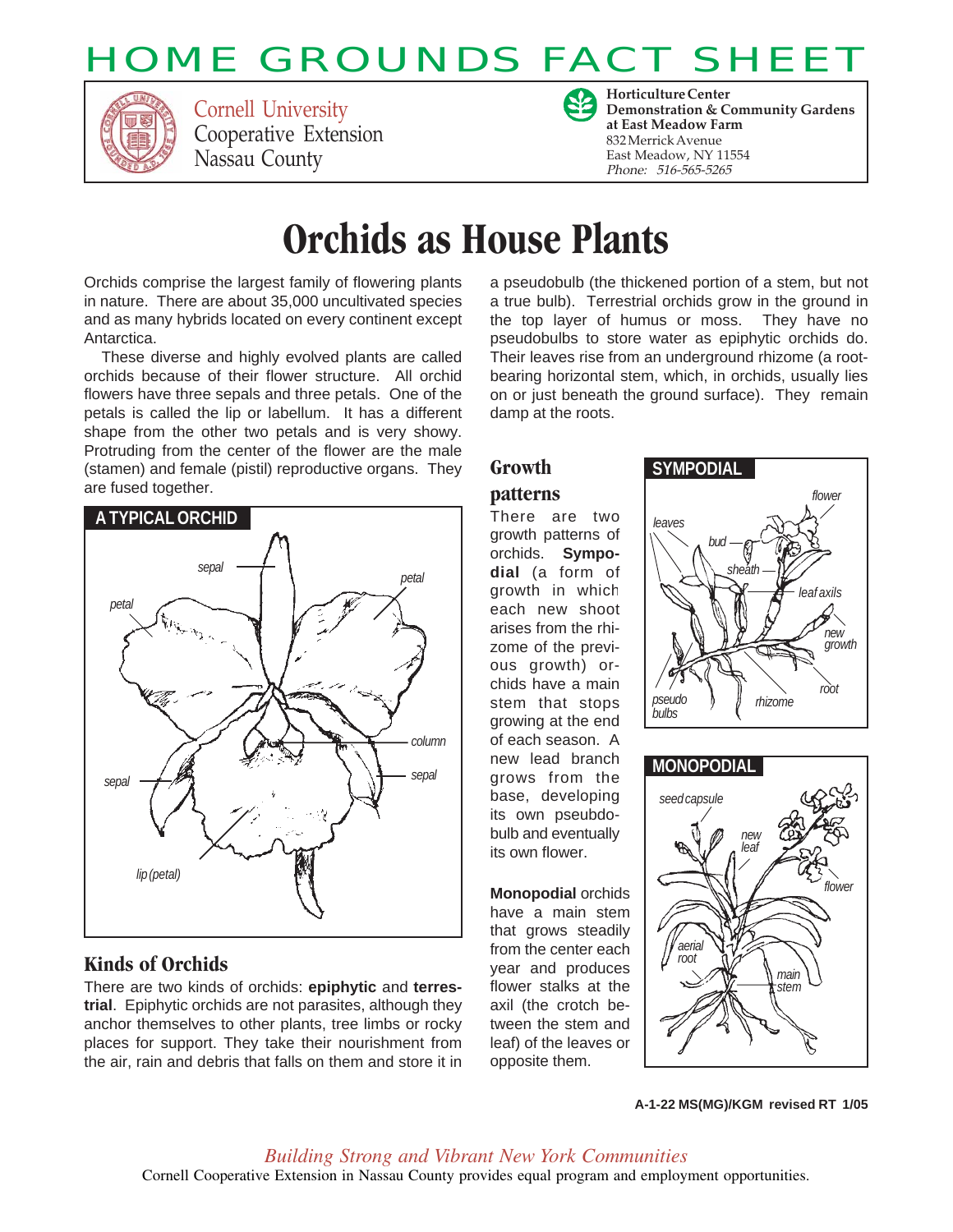## **GROWING ORCHIDS UNDER HOME CONDITIONS**

#### *Light*

Plants should be placed in an east, south or west window and protected from direct noon-day sun. Orchids are variable in their light requirements, depending on genera and variety. Plants that need high light, such as *Cymbidiums ,* can be placed close to the window. This protects other plants that need medium light, like *Cattleyas* , by blocking direct sunlight. Low light can be maintained indoors by varying the distance between plant and window. *Phalaenopsis* is an orchid needing low light. If only a south window is available, a sheer curtain helps prevent scorching during months when the sun is low in the sky.

#### *Artificial Light*

If you wish to grow under lights, provide artificial light only during daylight hours to initiate flower buds during the proper season. Varieties with lower light requirements bloom better in this type of culture. For best results, use wide spectrum fluorescent tubes such as grow lights. Warm and cool white tubes used together are also satisfactory.

#### *Temperature*

A minimum-maximum thermometer helps check daily temperature fluctuations. A differential between night and day temperature of at least 10-20°F is mandatory for good growth. Warm growing orchids should have a day temperature of 72-80°F with sun and night temperature to 65°F. Day temperatures for intermediategrowing orchids should range from 68-70°F with sun, and night temperatures should be around 60°F. Coolgrowing orchids require a day temperature of 65-70°F with sun, and night temperature of 50-55°F.

All varieties tolerate higher temperatures in hot summer weather, but additional shade and misting is necessary to keep them cool. An occasional drop below the recommended night temperature norm during the colder months will not harm the plants.

### *Ventilation*

Orchids need good air movement to prevent fungi and keep leaf temperature low on sunny days. Small fans placed near the growing area or a distant window opened a crack (except in very cold weather) supply moving air. Plants with cooler requirements can be placed closer to the fans.

#### *Humidity*

40-60% is a suitable range and can be checked with a hydrometer (an instrument that measures humidity). Use a humidifier or put plants on gravel in trays containing water. Pots should not touch water; this permits weekly drying out of epiphytic plants and prevents rot. As the water evaporates, a humid microclimate is produced around the plants. A bright room that can be closed off from the rest of the house is an ideal area for growing plants indoors. Humidity, temperature and light can be controlled.

### *Fertilizer*

Orchids thrive if fed regularly during the growing season. Use high nitrogen food like 30-10-10 at 1/4 the recommended dose once a month for the first six months after blooming. Then switch to a high phosphorus fertilizer like 10-30-20 at 1/4 the recommended amount to induce blooms. Some growers use a balanced food like 20-20-20 all year in small amounts every watering and flush once a month with water, to eliminate salt build up in the pot. Fish emulsion is good to use to replenish needed trace nutrients.

#### *Watering*

Use tepid water to keep terrestrial orchids moist below the surface of the media. Allow epiphytic orchids to dry out below the surface between watering. Vitamins like Super-thrive can be added to the water once a month.

#### *Potting Mediums*

Orchids tolerate a wide variety of potting media such as grades of fir bark, tree fern, perlite, charcoal, stones and sphagnum moss. Any combination of these would be suitable.

Some terrestrial orchids need more moss to retain moisture. Pots can be plastic or clay. Clay pots dry out faster, so orchids potted in them have to be watered more often. Pots must have at least one hole at the bottom or added openings at the sides to ensure proper drainage. Netted pots can also be used. Charcoal or styrofoam peanuts must be put in a sterile pot before medium is added. A netted pot can be placed in a larger pot to contain moisture if growing conditions are too dry. Always wait until a plant has flowered or passed its blooming time before repotting. It is also necessary to repot if the potting medium breaks down (becomes soggy). Shake all old mix off the roots and cut away all dead parts with a sterile tool. Divide plant if necessary, leaving four healthy growths to each division.

#### *Summering outdoors*

When the danger of frost has passed, usually by the end of May, orchids flourish outdoors on a porch or under a tree if they are raised off the ground to receive light and ample sun. If the temperature rises to around 90°F, mist the leaves several times a day to avoid sunburn.

#### *Vacation care*

Water all plants thoroughly. Provide less light. Fill trays with water to keep the surrounding atmosphere moist. If plants are grown on a window sill, provide a curtain to cut down the sunlight. Reduce lighting to about eight hours a day if you are using artificial lighting. Reduce night temperatures to slow growth. If you plan to be gone for more than two weeks, have a friend water your collection once a week. If you have a small collection, place it in the bathtub on moist towels.